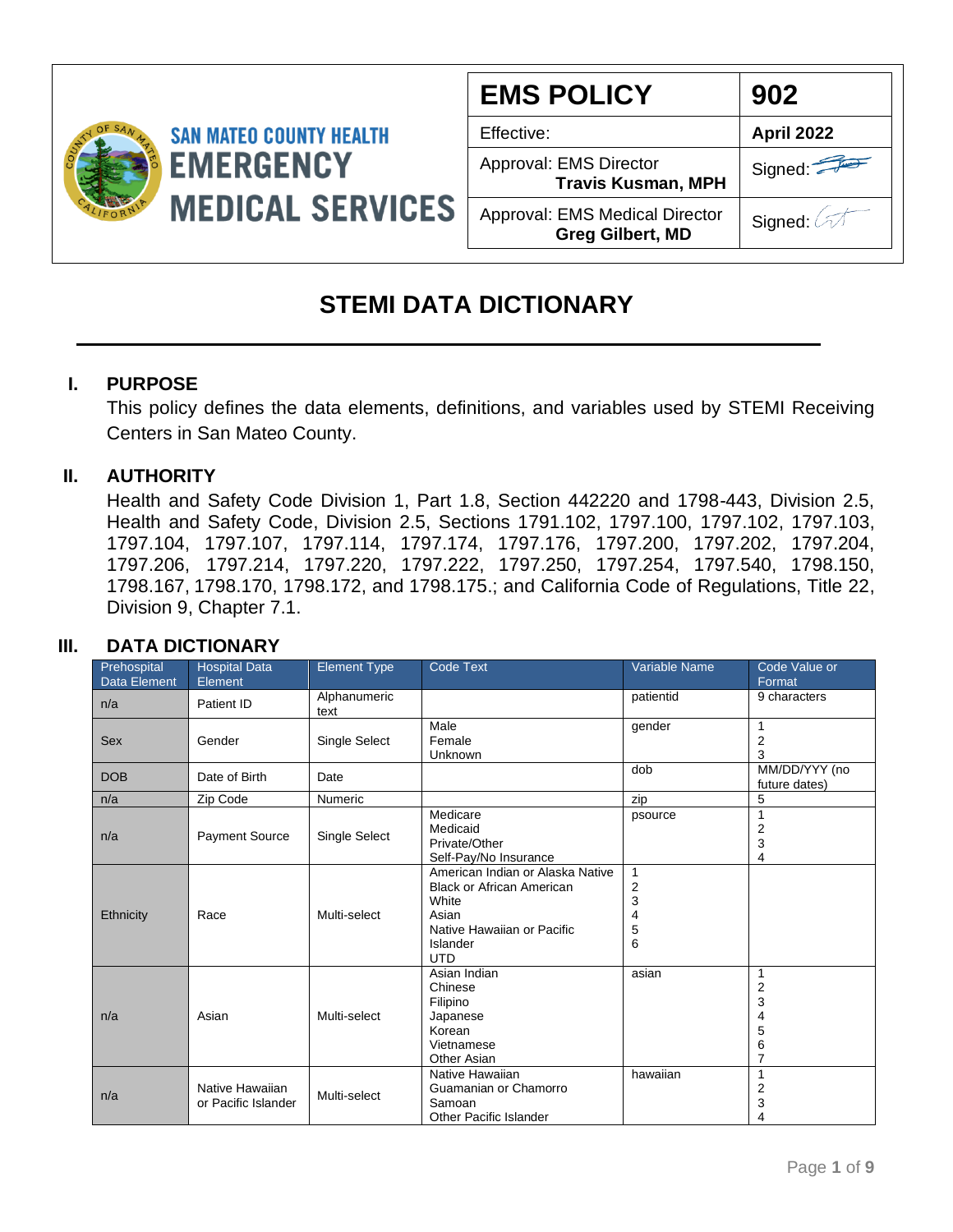

**EMS POLICY**

Effective: **April 2022**

Approval: EMS Director

**Travis Kusman, MPH**

Signed:

**902**

Approval: EMS Medical Director **Greg Gilbert, MD**

| n/a                                                 | <b>Hispanic Ethnicity</b>                                                     | Single Select          | Yes<br>No/UTD                                                                                                                                                | hisethni    | 1<br>2                                  |
|-----------------------------------------------------|-------------------------------------------------------------------------------|------------------------|--------------------------------------------------------------------------------------------------------------------------------------------------------------|-------------|-----------------------------------------|
| n/a                                                 | <b>Hispanic Ethnicity</b><br>Specify                                          | Multi-select           | Mexican, Mexican American,<br>Chicano/a<br>Cuban<br>Puerto Rican<br>Another Hispanic, Latino or<br>Spanish Origin                                            | ethnicys    | 1<br>2<br>3<br>4                        |
| n/a                                                 | Attending<br>Physician/Provider<br>NPI:                                       | Site List Drop<br>Down |                                                                                                                                                              | npi         | Valid NPI                               |
| n/a                                                 | <b>Arrival Date/Time</b>                                                      | Date                   |                                                                                                                                                              | arrdt       | MM/DD/YYYY<br>HH:MM<br>MM/DD/YYYY       |
| n/a                                                 | <b>Admission Date</b>                                                         | Date                   |                                                                                                                                                              | admdt       | MM/DD/YYYY<br>HH:MM<br>MM/DD/YYYY       |
| n/a                                                 | Not admitted,<br>transferred out to<br>another acute<br>care facility         | <b>Boolean</b>         | True<br>False                                                                                                                                                | notadm      | <b>Blank</b>                            |
| n/a                                                 | Patient first<br>evaluated                                                    | Single select          | E<br>Cath Lab<br>Other                                                                                                                                       | pateval     | 1<br>2<br>3                             |
| n/a                                                 | Date/Time if ED<br>discharge/transfer<br>out                                  | Date                   |                                                                                                                                                              | edtrans     | MM/DD/YYYY<br>HH:MM<br>MM/DD/YYYY       |
| n/a                                                 | ED Physician                                                                  | Site List Drop<br>Down |                                                                                                                                                              | ednpi       | Valid NPI                               |
| n/a                                                 | Cardiac Diagnosis                                                             | Single Select          | Confirmed AMI - STEMI<br>Confirmed AMI - STEMI/non-<br>STEMI unspecified<br>Unstable Angina<br>Confirmed AMI - non-STEMI<br>Coronary Artery Disease<br>Other | Cardiag     | $\mathbf{1}$<br>2<br>3<br>4<br>5<br>6   |
| n/a                                                 | Means of<br>transport to first<br>facility                                    | Single Select          | Air<br>Ambulance<br>Walk-in                                                                                                                                  | meanstrans  | $\mathbf{1}$<br>$\overline{c}$<br>3     |
| Unit                                                | <b>EMS Agency</b><br>name/number                                              | Site List Drop<br>Down |                                                                                                                                                              | emsnum      | Valid AHA EMS ID                        |
| Case #                                              | Run/Sequence<br>Number                                                        | Alphanumeric<br>text   |                                                                                                                                                              | runnum      | 25                                      |
| Primary<br>impression or<br>Secondary<br>impression | Cardiac arrest<br>prior to arrival                                            | Single Select          | Yes<br>No                                                                                                                                                    | capriorarr  | $\mathbf{1}$<br>2                       |
| Narrative                                           | Was bystander<br>CPR performed                                                | Single Select          | Yes<br>No                                                                                                                                                    | bystndcpr   | 1<br>2                                  |
| n/a                                                 | Was therapeutic<br>hypothermia<br>initiated during<br>this episode of<br>care | Single Select          | Yes<br>No                                                                                                                                                    | Hypothermia | $\mathbf{1}$<br>$\overline{\mathbf{c}}$ |
| At pt side time                                     | <b>EMS First Medical</b><br>Contact                                           | Date                   |                                                                                                                                                              | emsfirst    | MM/DD/YYYY<br>HH:MM<br>MM/DD/YYYY       |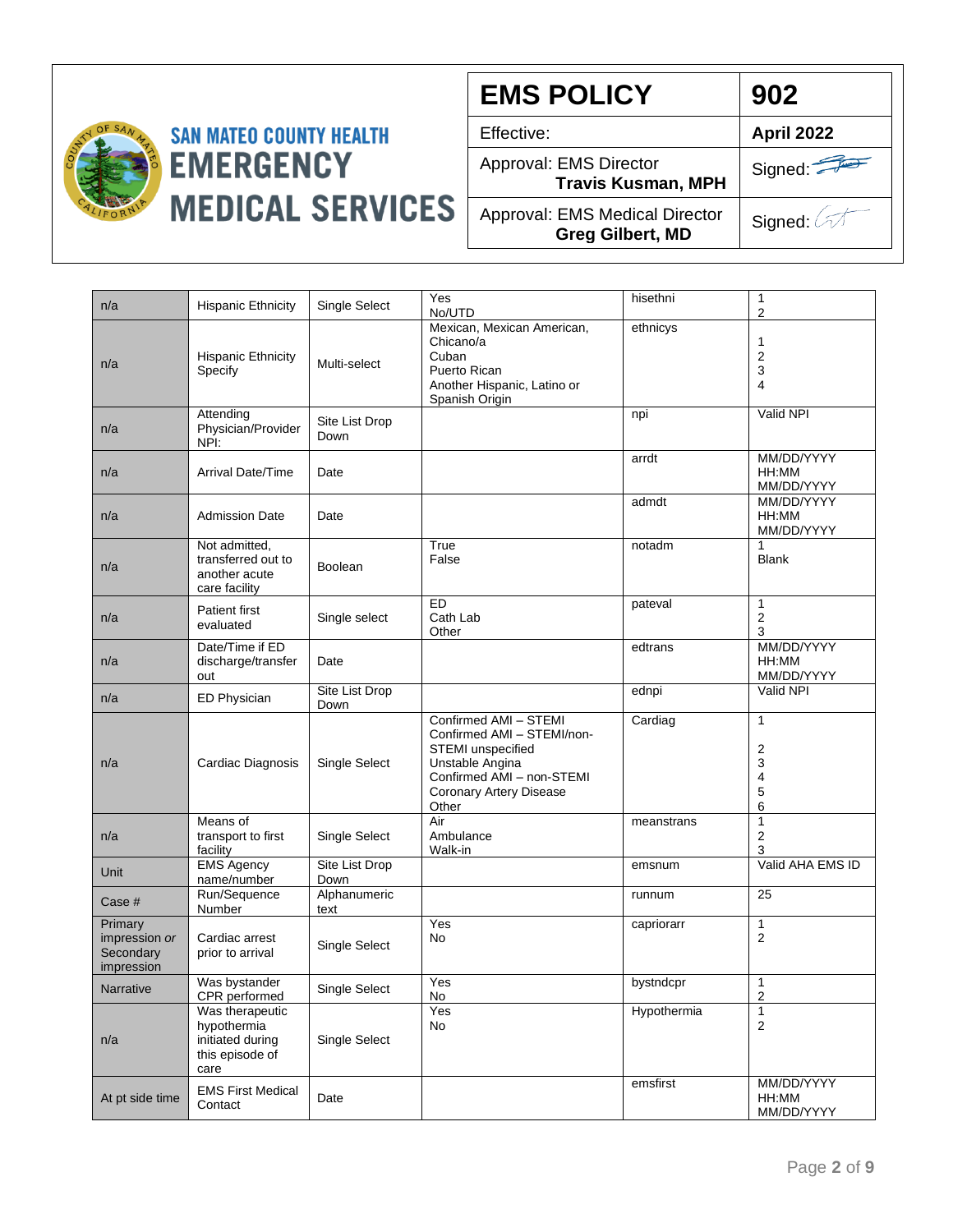

**EMS POLICY** Effective: **April 2022** Approval: EMS Director **Travis Kusman, MPH** Approval: EMS Medical Director **Greg Gilbert, MD** Signed: Signed: 4 **902**

| n/a                        | Non-EMS First<br><b>Medical Contact</b>                 | Date                   |                                                             | nonemsfirst     | MM/DD/YYYY<br>HH:MM<br>MM/DD/YYYY |
|----------------------------|---------------------------------------------------------|------------------------|-------------------------------------------------------------|-----------------|-----------------------------------|
| n/a                        | <b>EMS Non-System</b><br>Reason for Delay               | Boolean                | True<br>False                                               | emssystdel      | 1<br><b>Blank</b>                 |
| Dispatched<br>time         | <b>EMS Dispatch</b>                                     | Date                   |                                                             | emsdisp         | MM/DD/YYYY<br>HH:MM<br>MM/DD/YYYY |
| At scene time              | <b>EMS</b> arrive on<br>scene                           | Date                   |                                                             | emsarr          | MM/DD/YYYY<br>HH:MM<br>MM/DD/YYYY |
| Transport<br>time          | <b>EMS</b> depart scene                                 | Date                   |                                                             | emsdepart       | MM/DD/YYYY<br>HH:MM<br>MM/DD/YYYY |
| Facility<br>activation     | Destination pre-<br>arrival alert or<br>notification    | Date                   |                                                             | destinpre       | MM/DD/YYYY<br>HH:MM<br>MM/DD/YYYY |
| n/a                        | Method of 1 <sup>st</sup><br>notification               | Single Select          | <b>ECG</b> transmission<br>Phone call<br>Radio<br><b>ND</b> | methodnot       | 1<br>$\overline{2}$<br>3<br>4     |
| n/a                        | <b>Transferred from</b><br>other facility               | Single Select          | Yes<br>No                                                   | transed         | $\mathbf{1}$<br>2                 |
| n/a                        | Transferring<br>facility                                | Site List Drop<br>Down |                                                             | transfac        | Valid AHA ID                      |
| n/a                        | Arrival at first<br>hospital                            | Date                   |                                                             | outhosp         | MM/DD/YYYY<br>HH:MM<br>MM/DD/YYYY |
| n/a                        | Transport<br>requested                                  | Date                   |                                                             | transreg        | MM/DD/YYYY<br>HH:MM<br>MM/DD/YYYY |
| n/a                        | <b>Transport arrived</b><br>Date/Time                   | Date                   |                                                             | transarr        | MM/DD/YYYY<br>HH:MM<br>MM/DD/YYYY |
| n/a                        | Transfer out                                            | Date                   |                                                             | transout        | MM/DD/YYYY<br>HH:MM<br>MM/DD/YYYY |
| n/a                        | Facility the patient<br>was transferred to              | Site List Drop<br>Down |                                                             | faciltrans2     | Valid AHA ID                      |
| n/a                        | Mode of transport<br>from outside<br>facility           | Single Select          | Air<br>Ambulance                                            | modetrans       | 1<br>$\overline{2}$               |
| n/a                        | Interfacility<br>transport EMS<br>agency<br>name/number | Site List Drop<br>Down |                                                             | intertrans      | Valid AHA EMS ID                  |
| <b>EKG/ECG:</b><br>12-Lead | 1 <sup>st</sup> ECG<br>Date/Time                        | Date                   |                                                             | firstecgdt      | MM/DD/YYYY<br>HH:MM<br>MM/DD/YYYY |
| n/a                        | 1 <sup>st</sup> ECG obtained                            | Single Select          | Prior to hospital arrival<br>After first hospital arrival   | firstecgobt     | 1<br>$\overline{2}$               |
| n/a                        | 1 <sup>st</sup> ECG non-<br>system reason for<br>delay  | Boolean                | True<br>False                                               | firstecgsystdel | $\mathbf{1}$<br><b>Blank</b>      |
| n/a                        | STEMI or STEMI<br>equivalent                            | Single Select          | Yes<br>No                                                   | stemi           | 1<br>$\overline{2}$               |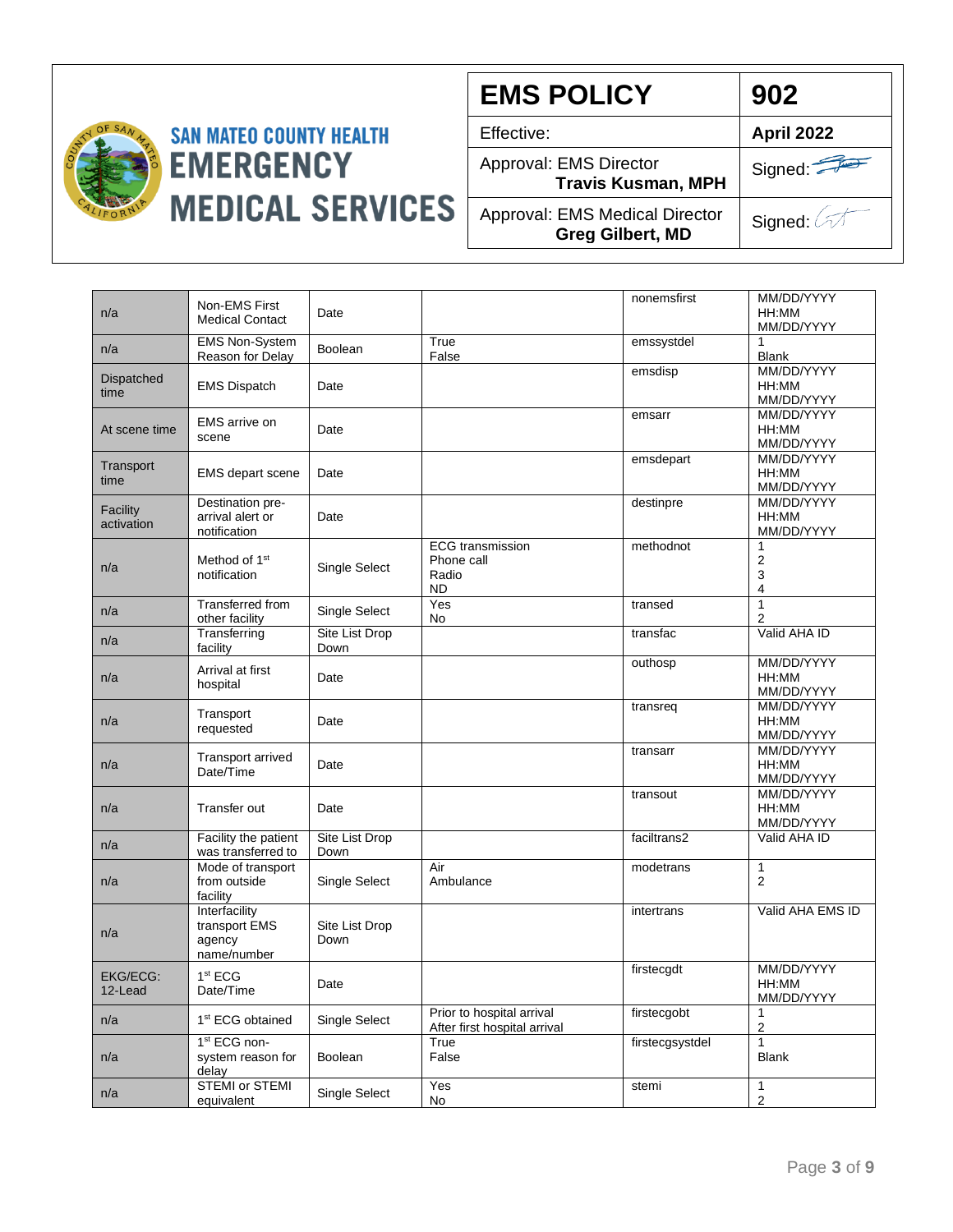

**EMS POLICY**

Approval: EMS Director

**Travis Kusman, MPH**

Approval: EMS Medical Director **Greg Gilbert, MD**

Signed: 4

| n/a                | If no, other ECG<br>findings                                      | Single select | New or presumed new ST<br>depression<br>Transient ST elevation <20<br>minutes                                                                   | othecgfind   | 1<br>$\overline{2}$                          |
|--------------------|-------------------------------------------------------------------|---------------|-------------------------------------------------------------------------------------------------------------------------------------------------|--------------|----------------------------------------------|
| n/a                | If yes, STEMI or<br>STEMI equivalent<br>first noted               | Single select | <b>First ECG</b><br>Subsequent ECG                                                                                                              | stemifirst   | $\mathbf{1}$<br>$\overline{2}$               |
| n/a                | If subsequent<br>ECG, date/time of<br>positive ECG                | Date          |                                                                                                                                                 | posecgdt     | MM/DD/YYYY<br>HH:MM<br>MM/DD/YYYY            |
| n/a                | Symptom onset<br>date/time                                        | Date          |                                                                                                                                                 | onsetdt      | MM/DD/YYYY<br>HH:MM<br>MM/DD/YYYY            |
| <b>Vitals</b>      | Heart rate<br>documented on<br>first medical<br>contact           | Integer       |                                                                                                                                                 | hrfmc        | $0 - 300$                                    |
| n/a                | <b>Heart failure</b><br>documented on<br>first medical<br>contact | Single select | Yes<br>No                                                                                                                                       | hffmc        | $\mathbf{1}$<br>$\overline{2}$               |
| n/a                | Cardiogenic shock<br>documented on<br>first medical<br>contact    | Single select | Yes<br>No                                                                                                                                       | cardshockfmc | 1<br>2                                       |
| <b>Medications</b> | Patient current<br>medications                                    | Single select | Dabigatran<br>Rivaroxaban<br>Apixaban<br>Warfarin<br>None<br><b>ND</b>                                                                          | ptcurmeds    | 1<br>$\overline{2}$<br>3<br>4<br>5<br>6      |
| n/a                | Initial serum<br>creatinine                                       | Decimal       |                                                                                                                                                 | Initscr      | $0.1 - 59.9$                                 |
| n/a                | Aspirin within 24<br>hours of arrival?                            | Single select | Yes<br><b>No</b><br>Contraindicated                                                                                                             | asp24h       | 1<br>$\overline{2}$<br>3                     |
| n/a                | Positive cardiac<br>biomarkers in the<br>first 24 hours?          | Single select | Yes<br>No                                                                                                                                       | posbio24     | $\mathbf{1}$<br>$\overline{2}$               |
| n/a                | History of<br>smoking?                                            | Single select | Yes<br><b>No</b>                                                                                                                                | smokinghist  | $\mathbf{1}$<br>2                            |
| n/a                | History of<br>peripheral artery<br>disease                        | Single select | Yes<br>No                                                                                                                                       | hxpad        | 1<br>$\overline{2}$                          |
| n/a                | Reperfusion<br>candidate?                                         | Single select | Yes<br>No                                                                                                                                       | repcand      | 1<br>2                                       |
| n/a                | Primary reason<br>not reperfusion<br>candidate                    | Single select | No ST elevation/LBBB<br>Chest pain resolved<br>ST elevation resolved<br>MI diagnosis unclear<br>MI symptoms >12 hours<br>No chest pain<br>Other | noreprsn     | 1<br>2<br>3<br>4<br>5<br>6<br>$\overline{7}$ |
| n/a                | Thrombolytics?                                                    | Single select | Yes<br>No                                                                                                                                       | thromb       | $\mathbf{1}$<br>$\overline{2}$               |
| n/a                | If yes,<br>Thrombolytics                                          | Date          |                                                                                                                                                 | dosest       | MM/DD/YYYY<br>HH:MM<br>MM/DD/YYYY            |

Effective: **April 2022**

**902**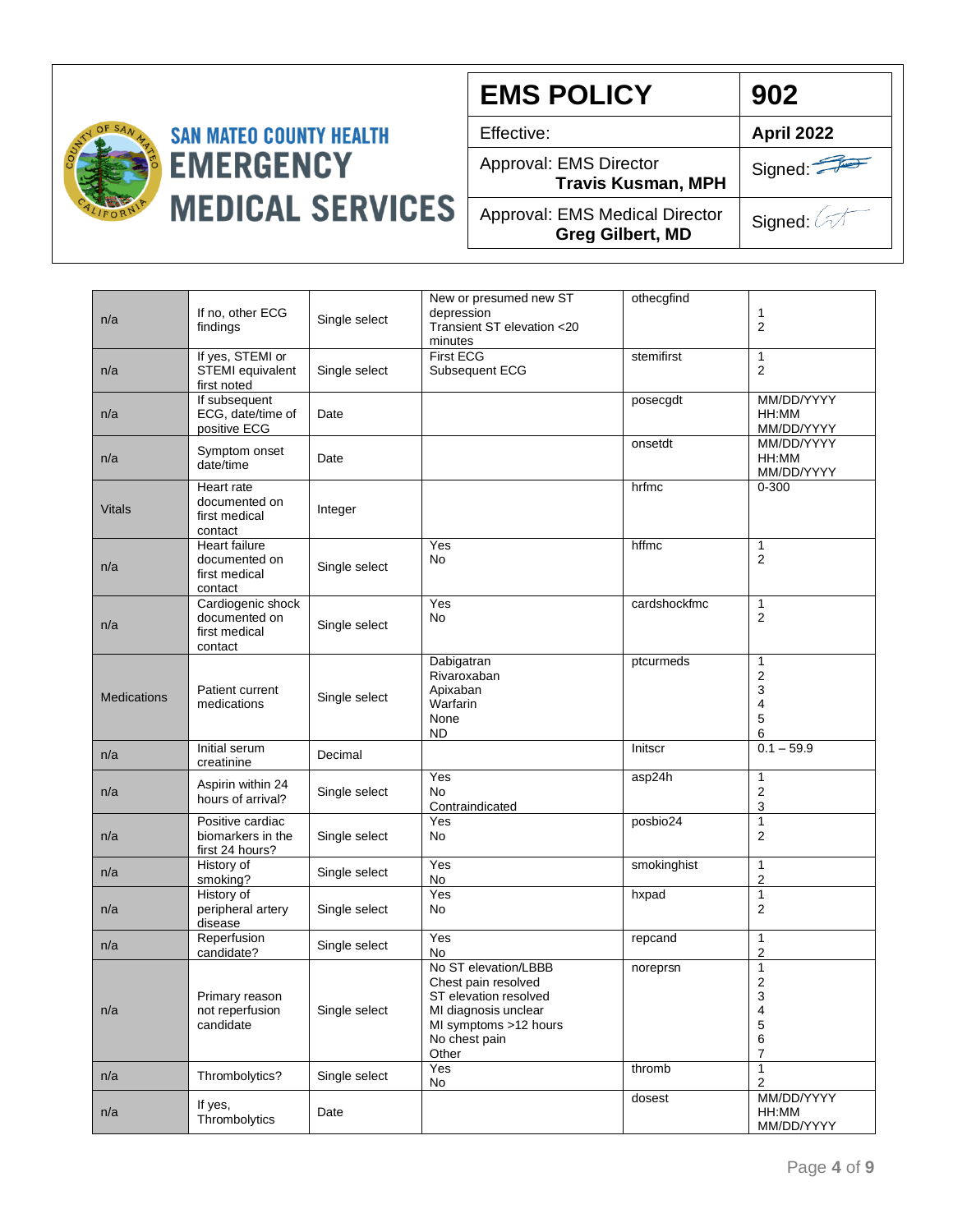

# **SAN MATEO COUNTY HEALTH EMERGENCY MEDICAL SERVICES**

**EMS POLICY**

Effective: **April 2022**

Approval: EMS Director

**Travis Kusman, MPH**

Approval: EMS Medical Director **Greg Gilbert, MD**

Signed: 4

Signed:

**902**

|     | dose start<br>date/time                                         |                              |                                                                                                                                                                                                                                                                                                                                                                                                                                                                                                                                                                                                                                                                                      |            |                                                                                                            |
|-----|-----------------------------------------------------------------|------------------------------|--------------------------------------------------------------------------------------------------------------------------------------------------------------------------------------------------------------------------------------------------------------------------------------------------------------------------------------------------------------------------------------------------------------------------------------------------------------------------------------------------------------------------------------------------------------------------------------------------------------------------------------------------------------------------------------|------------|------------------------------------------------------------------------------------------------------------|
| n/a | Documented non-<br>system reason for<br>delay<br>thrombolytics? | Single select                | Yes<br>No                                                                                                                                                                                                                                                                                                                                                                                                                                                                                                                                                                                                                                                                            | nsysreas   | 1<br>2                                                                                                     |
| n/a | If yes, reason<br>(check all that<br>apply)                     | Multi-select                 | Cardiac arrest<br>Intubation<br>Patient refusal                                                                                                                                                                                                                                                                                                                                                                                                                                                                                                                                                                                                                                      | reasdlay   | 1<br>2<br>3                                                                                                |
| n/a | Reason for not<br>performing<br>thrombolytic                    | Single select                | Known bleeding diathesis<br>Recent surgery/trauma<br>Severe uncontrolled<br>hypertension<br>Ischemic stroke w/in 3 months<br>except acute ischemic stroke<br>w/in 3 hours<br>Significant closed head or facial<br>trauma w/in previous 3 months<br>DNR at time of treatment<br>decision<br>Recent bleeding w/in 4 weeks<br>Active peptic ulcer<br>Traumatic CPR that precludes<br>thrombolytics<br>Any prior intracranial hemorrhage<br>Pregnancy<br>Expected DTB <90 minutes<br>Suspected aortic dissection<br>Intracranial neoplasm, AV<br>malformation, or aneurysm<br>No reason documented<br>Prior allergic reaction to<br>thrombolytics<br>Other<br><b>Transferred for PCI</b> | nadmlytc   | $\mathbf{1}$<br>2<br>3<br>4<br>5<br>6<br>7<br>8<br>9<br>10<br>11<br>12<br>13<br>14<br>15<br>16<br>17<br>18 |
| n/a | PCI?                                                            | Single select                | Yes<br>No                                                                                                                                                                                                                                                                                                                                                                                                                                                                                                                                                                                                                                                                            | primarypci | 1<br>2                                                                                                     |
| n/a | Physician<br>Interventionalist<br><b>NPI</b>                    | Site list - single<br>select |                                                                                                                                                                                                                                                                                                                                                                                                                                                                                                                                                                                                                                                                                      | intervnpi  | Valid NPI                                                                                                  |
| n/a | Reasons tor not<br>performing PCI                               | Single select                | Non-compressible vascular<br>puncture(s)<br>Spontaneous reperfusion<br>(documented by cath only)<br>Other<br>Active bleeding on arrival or w/in<br>24 hours<br>Patient/family refusal<br>Not performed<br>Quality of life decision<br>DNR at time of treatment<br>decision<br>No reason documented<br>Anatomy not suitable to primary<br>PCI<br>Prior allergic reaction to IV<br>contrast<br>Thrombolytic administered                                                                                                                                                                                                                                                               | nperfpci   | $\mathbf{1}$<br>2<br>3<br>4<br>5<br>6<br>7<br>8<br>9<br>10<br>11<br>12                                     |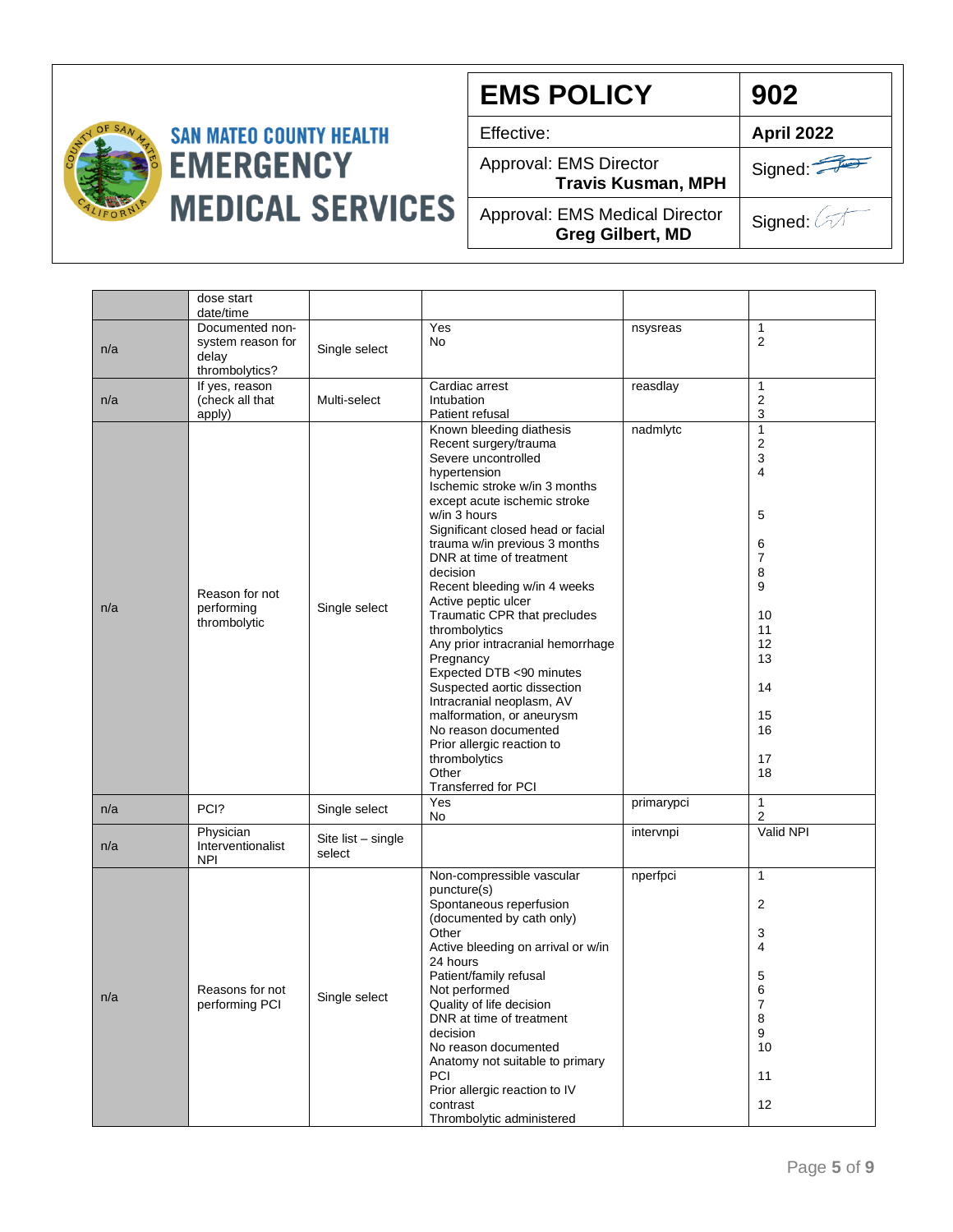

**EMS POLICY** Effective: **April 2022** Approval: EMS Director **Travis Kusman, MPH** Approval: EMS Medical Director **Greg Gilbert, MD** Signed: Signed: 4 **902**

|     |                                  |                |                                                                                                                                                                                                                                                                                      | cathactv  | MM/DD/YYYY                                                                                              |
|-----|----------------------------------|----------------|--------------------------------------------------------------------------------------------------------------------------------------------------------------------------------------------------------------------------------------------------------------------------------------|-----------|---------------------------------------------------------------------------------------------------------|
| n/a | Cath Lab<br>activation           | Date           |                                                                                                                                                                                                                                                                                      |           | HH:MM<br>MM/DD/YYYY                                                                                     |
| n/a | Patient arrival to<br>Cath Lab   | Date           |                                                                                                                                                                                                                                                                                      | ptarvcth  | MM/DD/YYYY<br>HH:MM<br>MM/DD/YYYY                                                                       |
| n/a | Attending arrival<br>to Cath Lab | Date           |                                                                                                                                                                                                                                                                                      | atndarv   | MM/DD/YYYY<br>HH:MM<br>MM/DD/YYYY                                                                       |
| n/a | Team arrival to<br>Cath Lab      | Date           |                                                                                                                                                                                                                                                                                      | teamarrv  | MM/DD/YYYY<br>HH:MM<br>MM/DD/YYYY                                                                       |
| n/a | First PCI date/time              | Date           |                                                                                                                                                                                                                                                                                      | fstpci    | MM/DD/YYYY<br>HH:MM<br>MM/DD/YYYY                                                                       |
| n/a | <b>PCI</b> indication            | Single select  | Primary PCI for STEMI<br>PCI for STEMI (unstable, >12 hr<br>from sx onset)<br>PCI for STEMI (stable, > 12 hr<br>from sx onset_<br>PCI for STEMI (stable after<br>successful fill-dose lytic)<br>Rescue PCI for STEMI (after<br>failed full-dose lytic)<br>PCI for non-STEMI<br>Other | pciind    | 1<br>$\overline{2}$<br>3<br>4<br>5<br>6<br>$\overline{7}$                                               |
| n/a | Non-system<br>reason for delay   | Single select  | Difficult vascular access<br>Patient delays in providing<br>consent<br>Other<br>Cardiac arrest and/or need for<br>intubation<br>Difficulty crossing the culprit<br>lesion<br>None                                                                                                    | nsysrsn   | $\mathbf{1}$<br>$\overline{c}$<br>3<br>4<br>5<br>6                                                      |
| n/a | LVF assessment                   | Integer        |                                                                                                                                                                                                                                                                                      | lvfasmt   | $0 - 99$                                                                                                |
| n/a | LVF assessment<br>obtained       | Single select  | This admission<br>W/in the last year<br>> 1 year ago<br>Planned after discharge                                                                                                                                                                                                      | lvfobtain | $\mathbf{1}$<br>$\overline{2}$<br>3<br>$\overline{\mathbf{4}}$                                          |
| n/a | CABG during this<br>admission    | Single select  | Yes<br>No                                                                                                                                                                                                                                                                            | cabg      | $\mathbf{1}$<br>$\overline{2}$                                                                          |
| n/a | LDL cholesterol<br>value         | Integer        |                                                                                                                                                                                                                                                                                      | Idl       | $0 - 999$                                                                                               |
| n/a | LDL ND                           | <b>Boolean</b> | True<br>False                                                                                                                                                                                                                                                                        | IdInd     | $\mathbf{1}$<br><b>Blank</b>                                                                            |
| n/a | Discharge<br>date/time           | Date           |                                                                                                                                                                                                                                                                                      | disdate   | MM/DD/YYYY<br>HH:MM<br>MM/DD/YYYY                                                                       |
| n/a | Discharge status                 | Single select  | Home<br>Hospice - home<br>Hospice - healthcare facility<br>Acute care facility<br>Other healthcare facility<br>Expired<br>Left against medical advice/AMA<br>Not documented or unable to<br>determine (UTD)                                                                          | dschstat  | 1<br>$\overline{\mathbf{c}}$<br>$\mathsf 3$<br>$\overline{\mathbf{4}}$<br>5<br>6<br>$\overline{7}$<br>8 |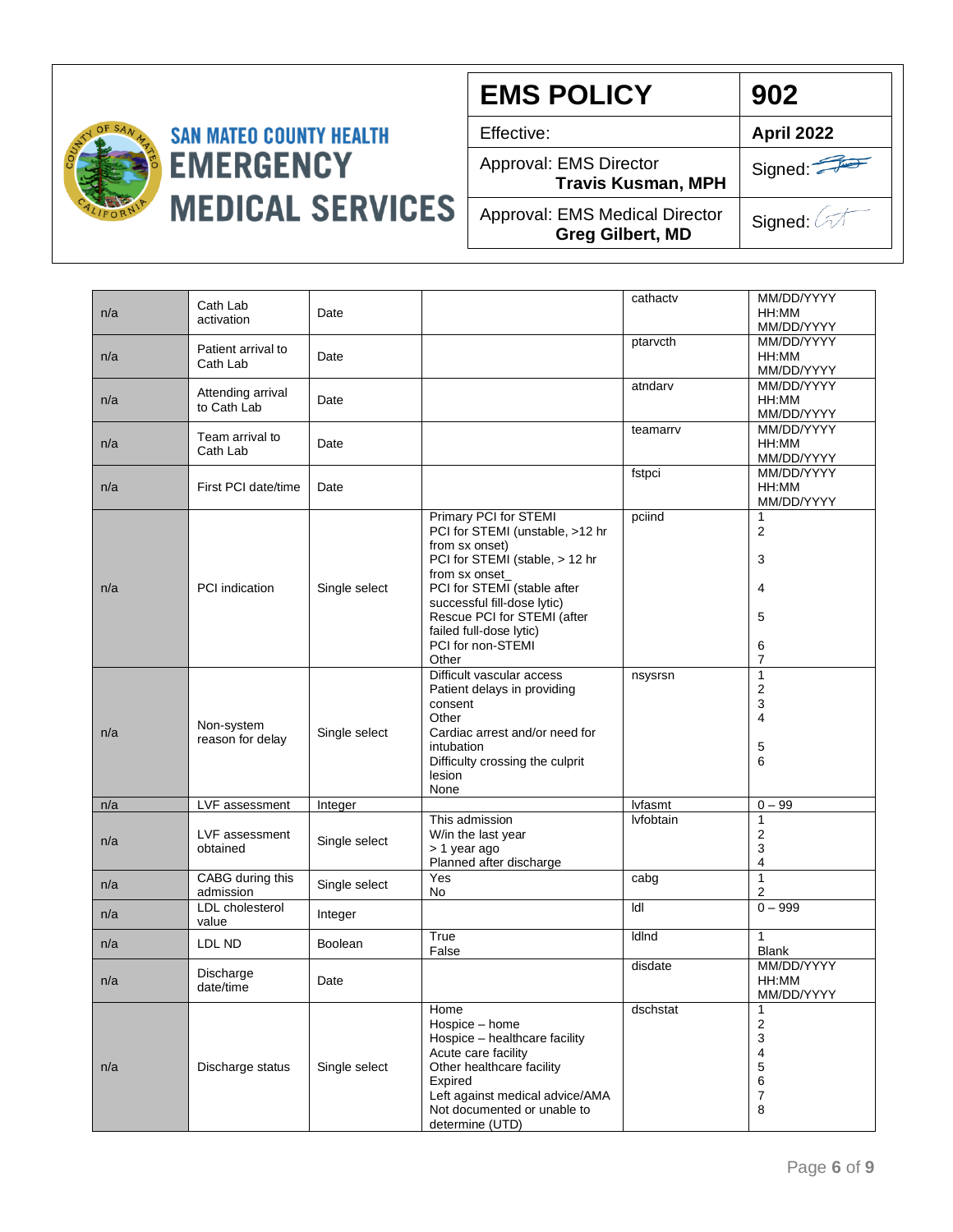

**EMS POLICY**

Effective: **April 2022**

Approval: EMS Director

**Travis Kusman, MPH**

Signed:

**902**

Approval: EMS Medical Director **Greg Gilbert, MD**

|     | Comfort measures<br>only                           | Single select | Yes<br>No                                                                                                               | cmo      | 1<br>$\overline{2}$                                                 |
|-----|----------------------------------------------------|---------------|-------------------------------------------------------------------------------------------------------------------------|----------|---------------------------------------------------------------------|
| n/a | Patient referred to<br>cardiac rehab?              | Single select | Yes<br>No referral documented<br>No - medical reason<br>No - patient reason/preference<br>No - healthcare system reason | refehab  | $\mathbf{1}$<br>$\overline{\mathbf{c}}$<br>3<br>$\overline{4}$<br>5 |
| n/a | Smoking<br>cessation<br>counseling                 | Single select | Yes<br><b>No</b>                                                                                                        | smkcncl  | $\mathbf{1}$<br>2                                                   |
| n/a | ACEI at discharge<br>- prescribed                  | Single select | Yes<br>No                                                                                                               | presacei | 1<br>$\overline{c}$                                                 |
| n/a | ACEI at discharge<br>- contraindicated             | Single select | Yes<br>No                                                                                                               | contacei | $\mathbf{1}$<br>$\overline{2}$                                      |
| n/a | ARB at discharge<br>- prescribed                   | Single select | Yes<br>No                                                                                                               | presarb  | $\mathbf{1}$<br>$\overline{2}$                                      |
| n/a | ARB at discharge<br>- contraindicated              | Single select | Yes<br>No                                                                                                               | contarb  | $\mathbf{1}$<br>$\overline{2}$                                      |
| n/a | ASA at discharge<br>- prescribed                   | Single select | Yes<br>No                                                                                                               | presasa  | $\mathbf{1}$<br>$\overline{2}$                                      |
| n/a | Done (ASA)                                         | Single select | $75 - 100$ mg<br>$> 100$ mg<br>Other<br>Unknown                                                                         | doseasa  | $\mathbf{1}$<br>$\overline{\mathbf{c}}$<br>3<br>4                   |
| n/a | Frequency (ASA)                                    | Single select | Every day<br>2 times a day<br>3 times a day<br>4 times a day<br>Other<br>Unknown                                        | freqasa  | $\mathbf{1}$<br>$\overline{2}$<br>3<br>$\overline{4}$<br>5<br>6     |
| n/a | ASA at discharge<br>- contraindicated              | Single select | Yes<br>No                                                                                                               | contasa  | $\mathbf{1}$<br>2                                                   |
| n/a | Clopidogrel at<br>$discharge -$<br>prescribed      | Single select | Yes<br><b>No</b>                                                                                                        | presclop | $\mathbf{1}$<br>$\overline{2}$                                      |
| n/a | Dose<br>(Clopidogrel)                              | Single select | 75 <sub>mg</sub><br>Other<br>Unknown                                                                                    | doseclop | $\mathbf{1}$<br>2<br>3                                              |
| n/a | Frequency<br>(Clopidogrel)                         | Single select | Every day<br>Other<br>Unknown                                                                                           | freqclop | $\mathbf{1}$<br>$\boldsymbol{2}$<br>3                               |
| n/a | Clopidogrel at<br>$discharge -$<br>contraindicated | Single select | Yes<br>No                                                                                                               | contclop | $\mathbf{1}$<br>$\overline{2}$                                      |
| n/a | Prasugrel at<br>discharge-<br>prescribed           | Single select | Yes<br>No                                                                                                               | prespras | $\mathbf{1}$<br>2                                                   |
| n/a | Dose (Prasugrel)                                   | Single select | 5 <sub>mg</sub><br>10mg<br>Other<br>Unknown                                                                             | dosepras | $\mathbf{1}$<br>2<br>3<br>4                                         |
| n/a | Frequency<br>(Prasugrel)                           | Single select | Every day<br>Other<br>Unknown                                                                                           | freqpras | $\mathbf{1}$<br>$\sqrt{2}$<br>$\mathsf 3$                           |
| n/a | Prasugrel at<br>discharge-<br>contraindicated      | Single select | Yes<br>No                                                                                                               | contpras | $\mathbf{1}$<br>$\mathbf 2$                                         |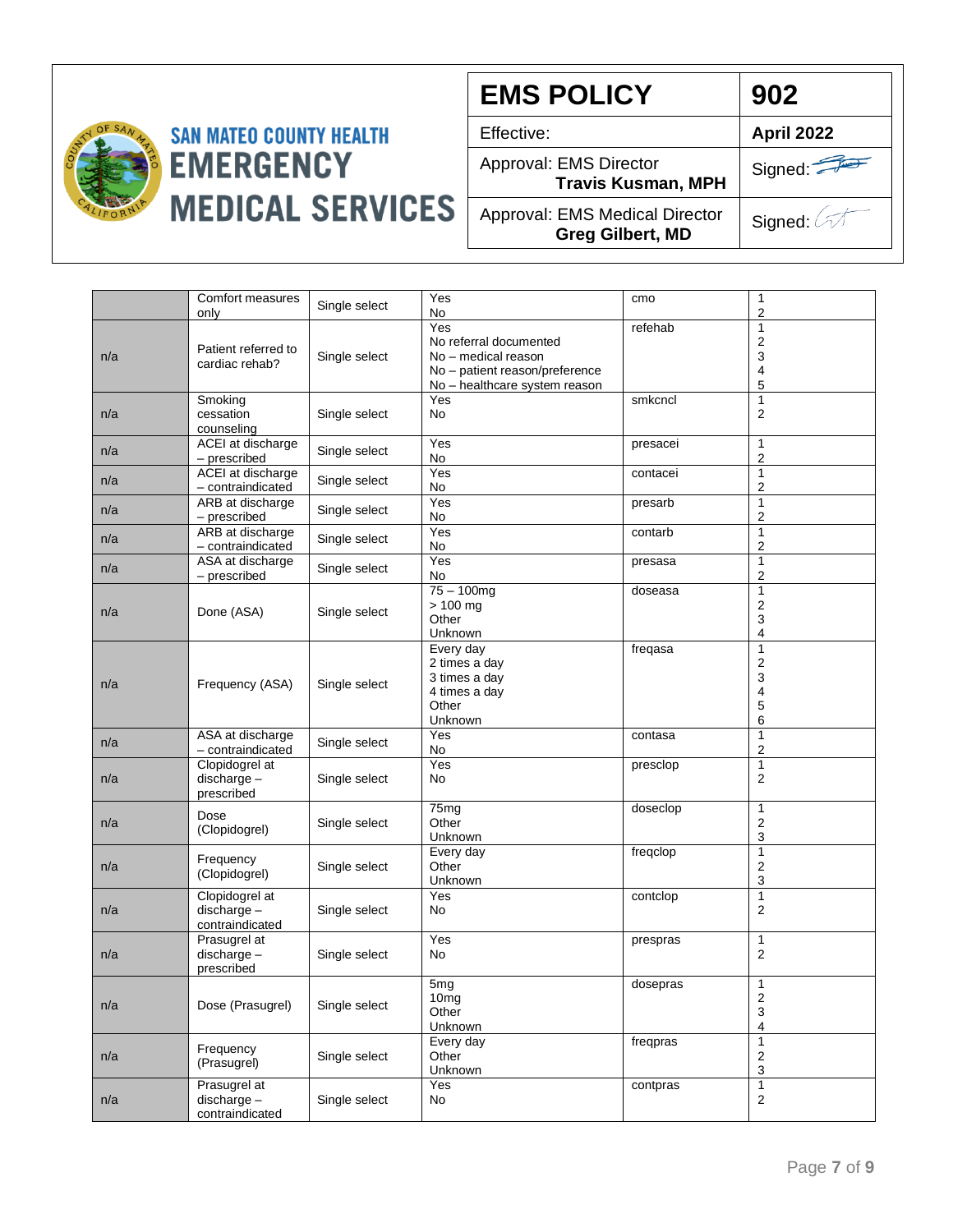

**EMS POLICY** Effective: **April 2022** Approval: EMS Director Signed: **902**

Approval: EMS Medical Director **Greg Gilbert, MD**

**Travis Kusman, MPH**

| n/a | Ticagrelor at<br>$discharge -$<br>prescribed    | Single select | Yes<br><b>No</b>                                                                                                                                                                                 | prestica      | 1<br>$\overline{2}$                                                             |
|-----|-------------------------------------------------|---------------|--------------------------------------------------------------------------------------------------------------------------------------------------------------------------------------------------|---------------|---------------------------------------------------------------------------------|
| n/a | Dose (Ticagrelor)                               | Single select | 90 <sub>mg</sub><br>Other<br>Unknown                                                                                                                                                             | dosetica      | 1<br>2<br>3                                                                     |
| n/a | Frequency<br>(Ticagrelor)                       | Single select | 2 times a day<br>Other<br>Unknown                                                                                                                                                                | freqtica      | $\mathbf{1}$<br>2<br>3                                                          |
| n/a | Ticagrelor at<br>discharge-<br>contraindicated  | Single select | Yes<br>No                                                                                                                                                                                        | conttica      | $\mathbf{1}$<br>$\overline{c}$                                                  |
| n/a | Ticlopidine at<br>discharge-<br>prescribed      | Single select | Yes<br>No                                                                                                                                                                                        | presticlo     | 1<br>2                                                                          |
| n/a | Dose (Ticlopidine)                              | Single select | 250mg<br>Other<br>Unknown                                                                                                                                                                        | doseticlo     | 1<br>2<br>3                                                                     |
| n/a | Frequency<br>(Ticlopidine)                      | Single select | 2 times a day<br>Other<br>Unknown                                                                                                                                                                | freqticlo     | 1<br>2<br>3                                                                     |
| n/a | Ticlopidine at<br>discharge-<br>contraindicated | Single select | Yes<br>No                                                                                                                                                                                        | contticlo     | $\mathbf{1}$<br>2                                                               |
| n/a | Anticoagulation at<br>discharge-<br>prescribed  | Single select | Yes<br>No                                                                                                                                                                                        | presanticoag  | 1<br>2                                                                          |
| n/a | Class<br>(Anticoagulation)                      | Single select | Warfarin<br>Direct thrombin inhibitor<br>Factor Xa inhibitor                                                                                                                                     | classanticoag | 1<br>2<br>3                                                                     |
| n/a | Medication<br>(Anticoagulation)                 | Single select | Coumadin (warfarin)<br>Argatroban<br>Dabigatran<br>Desirudin<br>Lupirudin<br>Other direct thrombin inhibitor<br>Apixaban<br>Edoxaban<br>Fondaparinox<br>Rovaroxaban<br>Other Factor Xa inhibitor | medanticoag   | 1<br>2<br>3<br>4<br>5<br>6<br>7<br>8<br>9<br>10<br>11                           |
| n/a | Dose<br>(Anticoagulation)                       | Single select | No dosage listed<br>2.5mg<br>5 <sub>mg</sub><br>7.5mg<br>10 <sub>mg</sub><br>15mg<br>60 <sub>mg</sub><br>75mg<br>150mg<br>Other<br>Unknown                                                       | doseanticoag  | $\mathbf{1}$<br>$\overline{c}$<br>3<br>4<br>5<br>6<br>7<br>8<br>9<br>10<br>11   |
| n/a | Frequency<br>(Anticoagulation)                  | Single select | No frequency listed<br>Every day<br>2 times a day<br>3 times a day<br>4 times a day<br>Other                                                                                                     | freqanticoag  | $\mathbf{1}$<br>$\mathbf 2$<br>3<br>$\overline{\mathbf{4}}$<br>$\mathbf 5$<br>6 |